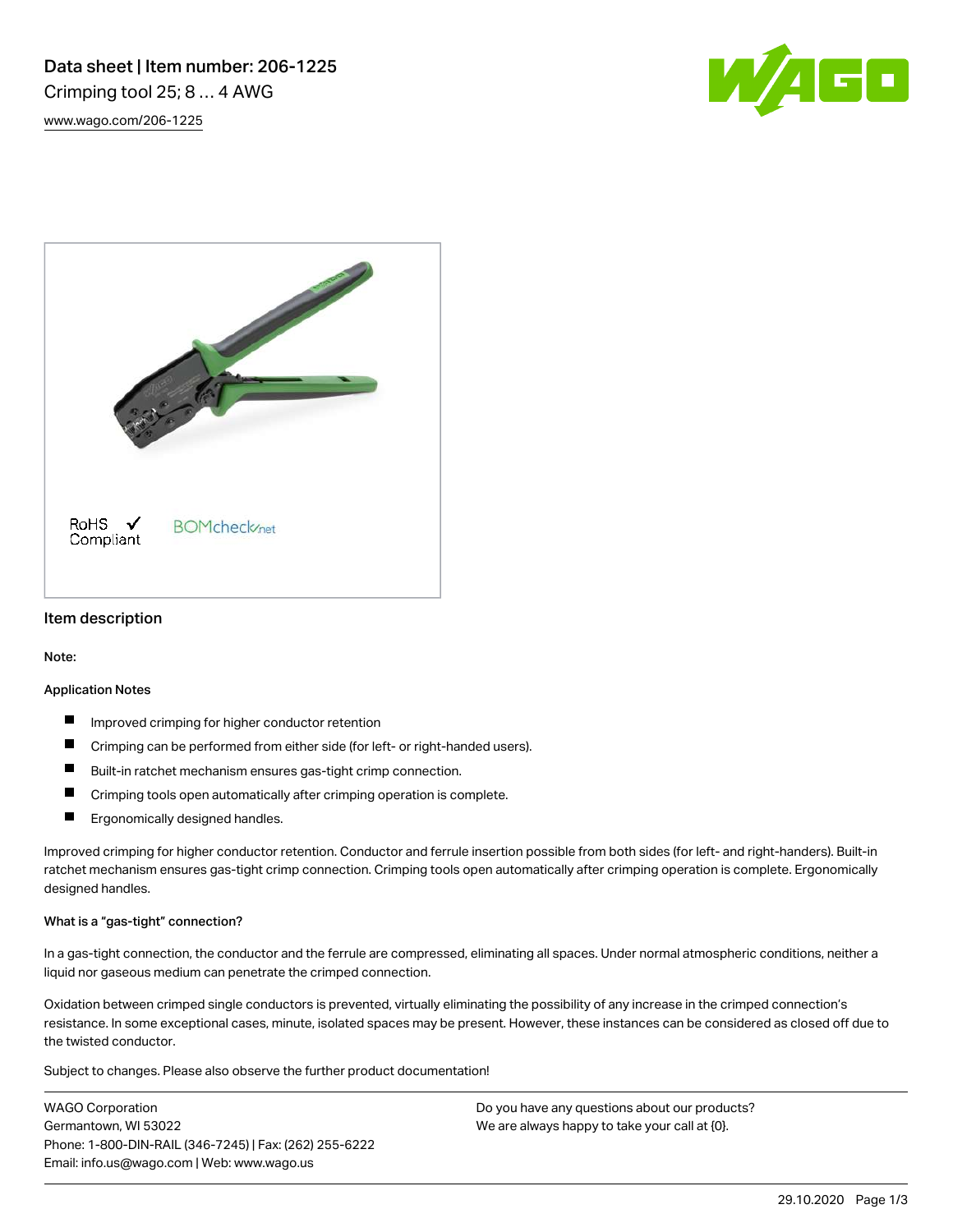

Inadequate crimping can allow the conductor to be pulled out of the connection. Hollow spaces also remain, permitting oxidation formation

and an increase in contact resistance.

Elevated resistance is detrimental for both signal transmission (signal flow is damped) and power transmission, resulting in power loss and contact heating (risk of fire).

Crimping tools with built-in ratchets are recommended (e.g., WAGO Crimping Tools. These tools open automatically after the crimping operation is complete. Space-saving crimping from all four sides is ideal for spring clamp termination.

Ferruled conductor cross-sections specified for WAGO products are based on this crimping method.

| Data                   |               |  |
|------------------------|---------------|--|
| <b>Technical Data</b>  |               |  |
| Main product function  | Crimping tool |  |
| <b>Material Data</b>   |               |  |
| Weight                 | 565 g         |  |
| <b>Commercial data</b> |               |  |
| Packaging type         | <b>BOX</b>    |  |
| Country of origin      | <b>DE</b>     |  |
| <b>GTIN</b>            | 4055143868747 |  |
| Customs tariff number  | 82032000000   |  |

## **Counterpart**

#### Installation Notes

Subject to changes. Please also observe the further product documentation!

Do you have any questions about our products? We are always happy to take your call at {0}.